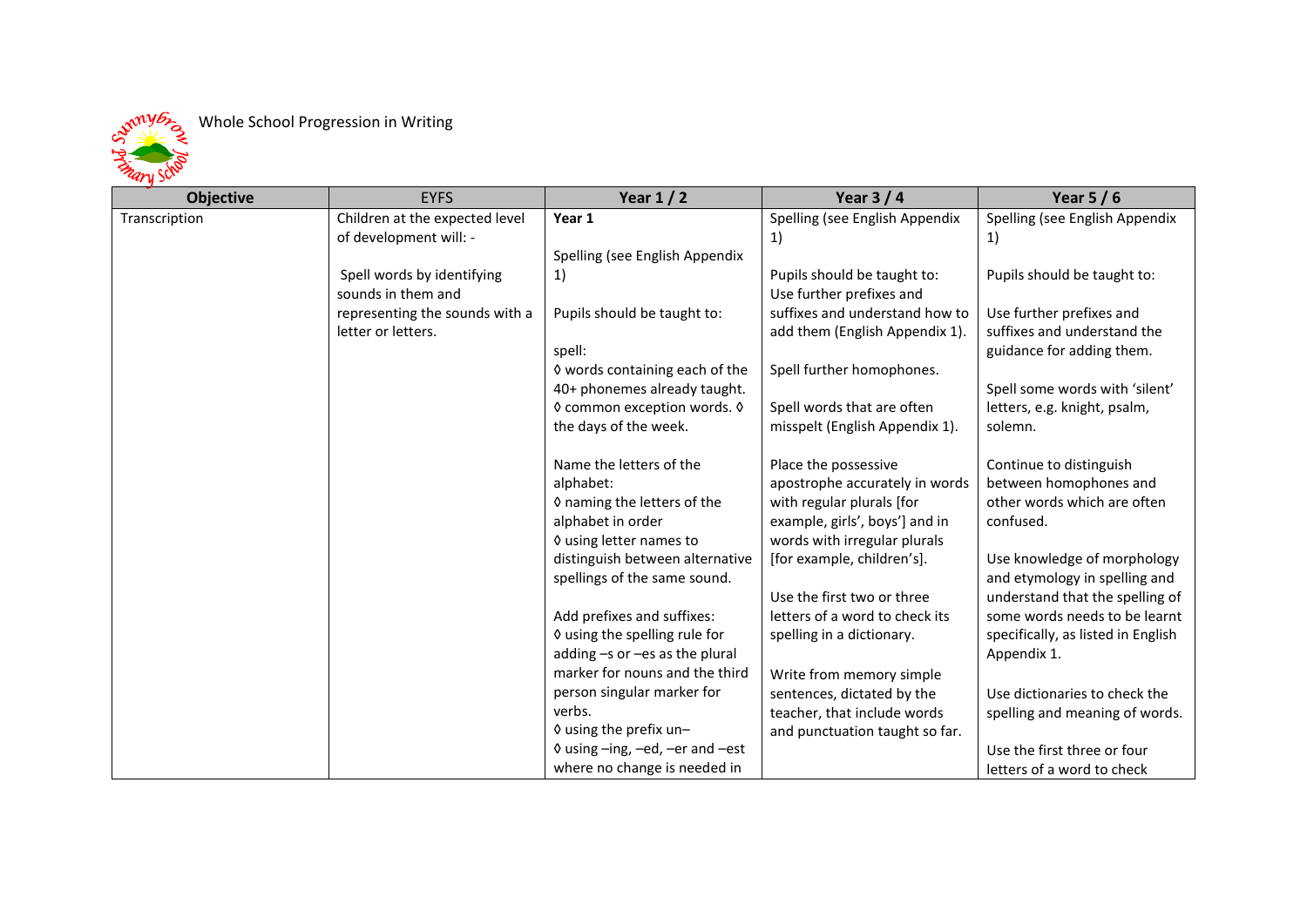| the spelling of root words (e.g. | spelling, meaning or both of |
|----------------------------------|------------------------------|
| helping, helped, helper).        | these in a dictionary.       |
|                                  |                              |
| Apply simple spelling rules and  | Use a thesaurus.             |
| guidelines, as listed in English |                              |
| Appendix 1.                      |                              |
|                                  |                              |
| Write from memory simple         |                              |
| sentences dictated by the        |                              |
| teacher that include words       |                              |
| using the GPCs and common        |                              |
| exception words taught so far.   |                              |
|                                  |                              |
| Year 2                           |                              |
|                                  |                              |
| Spelling (see English Appendix   |                              |
| 1) Pupils should be taught to:   |                              |
|                                  |                              |
| spell by:                        |                              |
| ♦ segmenting spoken words        |                              |
| into phonemes and                |                              |
| representing these by            |                              |
| graphemes, spelling many         |                              |
| correctly.                       |                              |
| Olearning new ways of spelling   |                              |
| phonemes for which one or        |                              |
| more spellings are already       |                              |
| known, and learn some words      |                              |
| with each spelling, including a  |                              |
| few common homophones            |                              |
| ♦ learning to spell common       |                              |
| exception words                  |                              |
| ♦ learning to spell more words   |                              |
| with contracted forms.           |                              |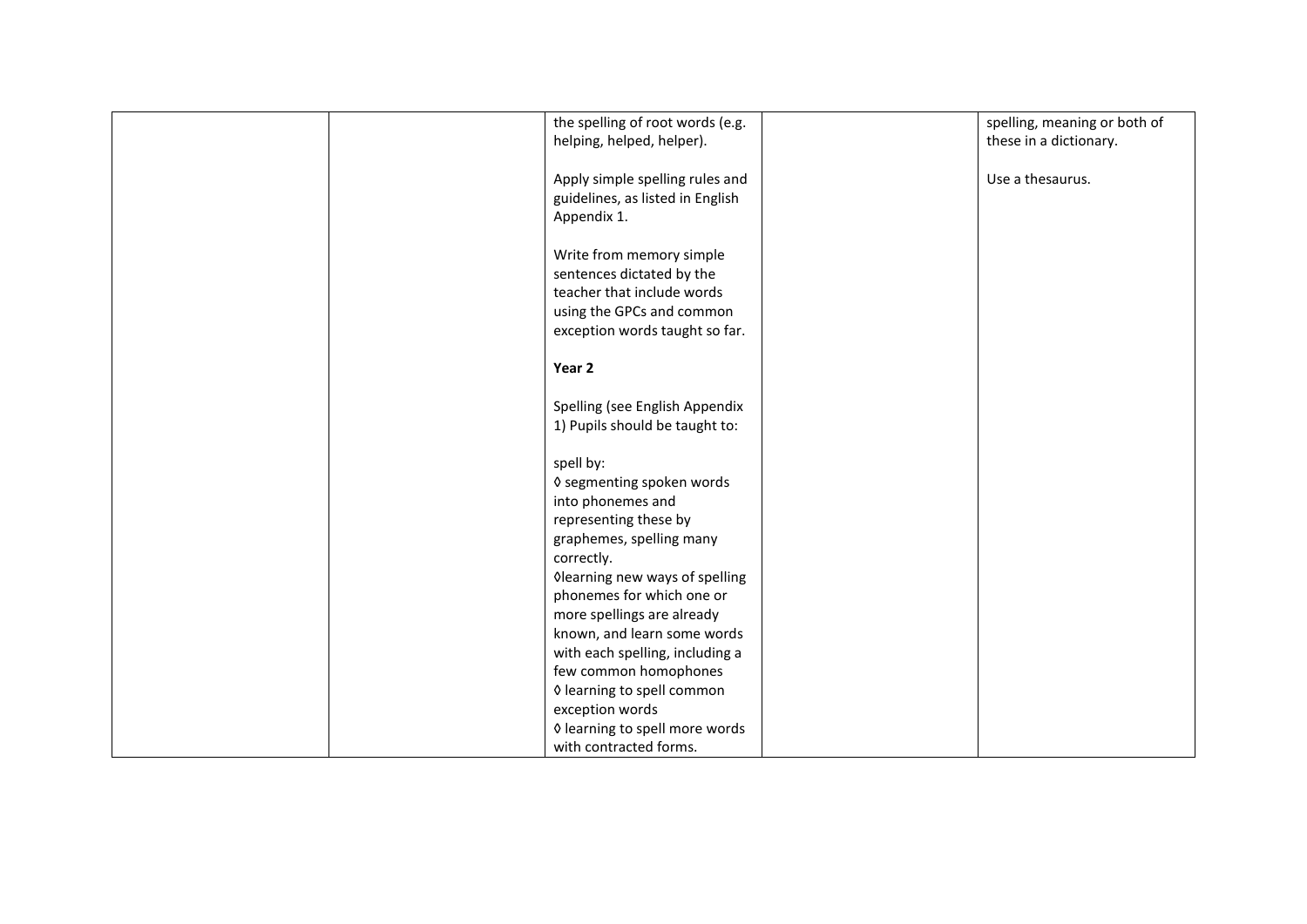|             |                                                            | ♦ learning the possessive<br>apostrophe (singular) [for<br>example, the girl's book].<br>◊ distinguishing between |                                                              |                                                                      |
|-------------|------------------------------------------------------------|-------------------------------------------------------------------------------------------------------------------|--------------------------------------------------------------|----------------------------------------------------------------------|
|             |                                                            | homophones and near-<br>homophones.                                                                               |                                                              |                                                                      |
|             |                                                            | Add suffixes to spell longer<br>words, e.g. -ment, -ness, -ful,<br>$-$ less, $-$ ly.                              |                                                              |                                                                      |
|             |                                                            | Apply spelling rules and<br>guidelines, listed in Appendix 1.                                                     |                                                              |                                                                      |
|             |                                                            | Write from memory simple<br>sentences dictated by the                                                             |                                                              |                                                                      |
|             |                                                            | teacher that include words<br>using GPCs, common exception<br>words and punctuation taught                        |                                                              |                                                                      |
|             |                                                            | so far.                                                                                                           |                                                              |                                                                      |
| Handwriting | Children at the expected level                             | Year 1                                                                                                            | Use the diagonal and                                         | Write legibly, fluently and with                                     |
|             | of development will: -                                     |                                                                                                                   | horizontal strokes that are                                  | increasing speed by:                                                 |
|             |                                                            | Sit correctly at a table, holding                                                                                 | needed to join letters and                                   | ◊ choosing which shape of a                                          |
|             | Write recognisable letters,<br>most of which are correctly | a pencil comfortably and                                                                                          | understand which letters,                                    | letter to use when given                                             |
|             | formed.                                                    | correctly.                                                                                                        | when adjacent to one another,<br>are best left un-joined.    | choices and deciding, as part of<br>their personal style, whether or |
|             |                                                            | Begin to form lower-case                                                                                          |                                                              | not to join specific letters.                                        |
|             |                                                            | letters in the correct direction,                                                                                 | Increase the legibility,                                     | ♦ choosing the writing                                               |
|             |                                                            | starting and finishing in the                                                                                     | consistency and quality of their                             | implement that is best suited                                        |
|             |                                                            | right place.                                                                                                      | handwriting, e.g. by ensuring                                | for a task.                                                          |
|             |                                                            |                                                                                                                   | that the downstrokes of letters                              |                                                                      |
|             |                                                            | Form capital letters.                                                                                             | are parallel and equidistant;                                |                                                                      |
|             |                                                            |                                                                                                                   | that lines of writing are spaced<br>sufficiently so that the |                                                                      |
|             |                                                            | Form digits 0-9.                                                                                                  | ascenders and descenders of                                  |                                                                      |
|             |                                                            |                                                                                                                   | letters do not touch.                                        |                                                                      |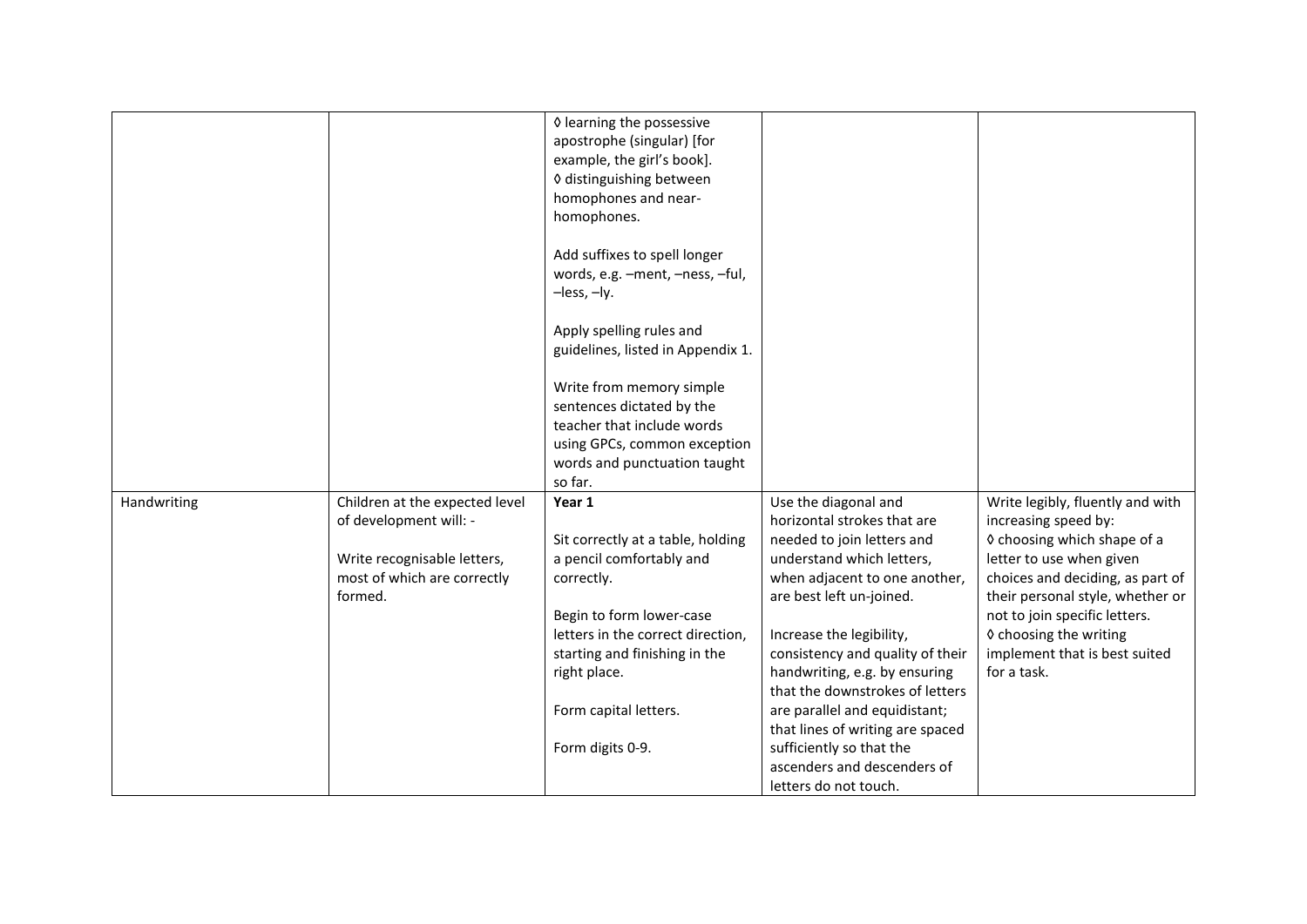|             |                                | Understand which letters<br>belong to which handwriting<br>'families' (i.e. letters that are |                                 |                                 |
|-------------|--------------------------------|----------------------------------------------------------------------------------------------|---------------------------------|---------------------------------|
|             |                                | formed in similar ways) and to                                                               |                                 |                                 |
|             |                                | practise these.                                                                              |                                 |                                 |
|             |                                |                                                                                              |                                 |                                 |
|             |                                | Year <sub>2</sub>                                                                            |                                 |                                 |
|             |                                | Form lower-case letters of the                                                               |                                 |                                 |
|             |                                | correct size relative to one                                                                 |                                 |                                 |
|             |                                | another.                                                                                     |                                 |                                 |
|             |                                |                                                                                              |                                 |                                 |
|             |                                | Start using some of the                                                                      |                                 |                                 |
|             |                                | diagonal and horizontal strokes                                                              |                                 |                                 |
|             |                                | needed to join letters and                                                                   |                                 |                                 |
|             |                                | understand which letters,                                                                    |                                 |                                 |
|             |                                | when adjacent to one another,                                                                |                                 |                                 |
|             |                                | are best left un-joined.                                                                     |                                 |                                 |
|             |                                |                                                                                              |                                 |                                 |
|             |                                | Write capital letters and digits                                                             |                                 |                                 |
|             |                                | of the correct size, orientation                                                             |                                 |                                 |
|             |                                | and relationship to one                                                                      |                                 |                                 |
|             |                                | another and to lower case                                                                    |                                 |                                 |
|             |                                | letters.                                                                                     |                                 |                                 |
|             |                                |                                                                                              |                                 |                                 |
|             |                                | Use spacing between words                                                                    |                                 |                                 |
|             |                                | that reflects the size of the                                                                |                                 |                                 |
|             |                                | letters.                                                                                     |                                 |                                 |
| Composition | Children at the expected level | Year 1                                                                                       | Pupils should be taught to:     | Pupils should be taught to:     |
|             | of development will: -         |                                                                                              |                                 |                                 |
|             |                                | Pupils should be taught to                                                                   | Plan their writing by:          | Plan their writing by:          |
|             | Write simple phrases and       | write sentences by:                                                                          | ♦ discussing writing similar to | ♦ identifying the audience for  |
|             | sentences that can be read by  | ♦ saying out loud what they are                                                              | that which they are planning to | and purpose of the writing,     |
|             | others.                        | going to write about.                                                                        | write in order to understand    | selecting the appropriate form  |
|             |                                | ◊ composing a sentence orally                                                                | and learn from its structure,   | and using other similar writing |
|             |                                | before writing it.                                                                           | vocabulary and grammar.         | as models for their own.        |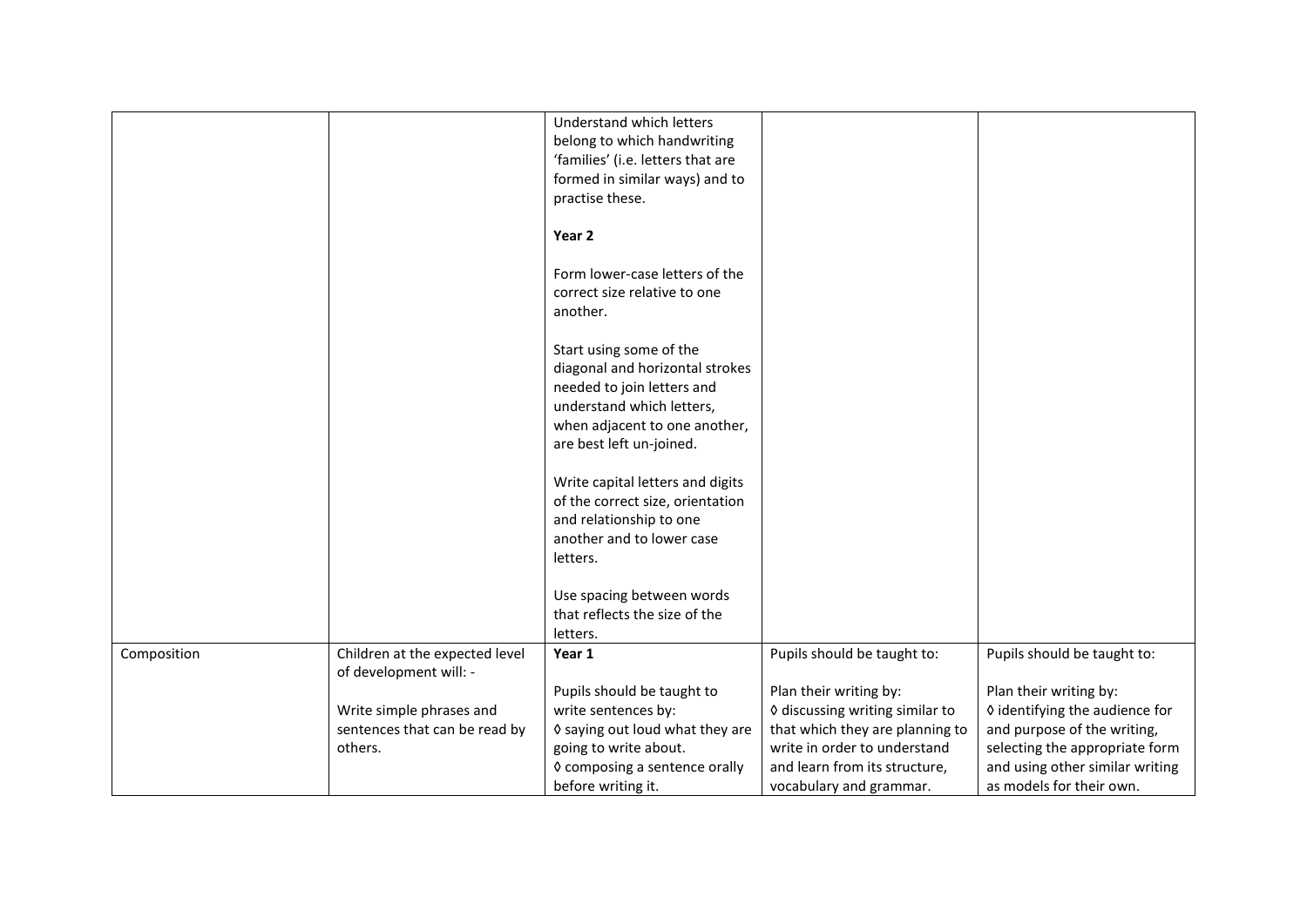| ♦ discussing and recording<br>♦ sequencing sentences to<br>♦ noting and developing initial<br>form short narratives.<br>ideas.<br>ideas, drawing on reading and<br>♦ re-reading what they have<br>research where necessary.<br>written to check that it makes<br>Draft and write by:<br>♦ in writing narratives,<br>♦ composing and rehearsing<br>considering how authors have<br>sense.<br>sentences orally (including<br>developed characters and<br>dialogue), progressively<br>Discuss what they have written<br>settings in what they have<br>with the teacher or other<br>building a varied and rich<br>read, listened to or seen<br>performed.<br>vocabulary and an increasing<br>pupils.<br>range of sentence structures<br>Read aloud their writing clearly<br>(See English Appendix 2).<br>Draft and write by:<br>enough to be heard by their<br>♦ organising paragraphs<br>♦ selecting appropriate<br>peers and the teacher.<br>around a theme.<br>grammar and vocabulary,<br>♦ in narratives, creating<br>understanding how such<br>settings, characters and plot.<br>choices can change and<br>Year 2<br>♦ in non-narrative material,<br>enhance meaning. |                             |                             |                                  |
|------------------------------------------------------------------------------------------------------------------------------------------------------------------------------------------------------------------------------------------------------------------------------------------------------------------------------------------------------------------------------------------------------------------------------------------------------------------------------------------------------------------------------------------------------------------------------------------------------------------------------------------------------------------------------------------------------------------------------------------------------------------------------------------------------------------------------------------------------------------------------------------------------------------------------------------------------------------------------------------------------------------------------------------------------------------------------------------------------------------------------------------------------------------------|-----------------------------|-----------------------------|----------------------------------|
|                                                                                                                                                                                                                                                                                                                                                                                                                                                                                                                                                                                                                                                                                                                                                                                                                                                                                                                                                                                                                                                                                                                                                                        |                             |                             |                                  |
|                                                                                                                                                                                                                                                                                                                                                                                                                                                                                                                                                                                                                                                                                                                                                                                                                                                                                                                                                                                                                                                                                                                                                                        |                             |                             |                                  |
|                                                                                                                                                                                                                                                                                                                                                                                                                                                                                                                                                                                                                                                                                                                                                                                                                                                                                                                                                                                                                                                                                                                                                                        |                             |                             |                                  |
|                                                                                                                                                                                                                                                                                                                                                                                                                                                                                                                                                                                                                                                                                                                                                                                                                                                                                                                                                                                                                                                                                                                                                                        |                             |                             |                                  |
|                                                                                                                                                                                                                                                                                                                                                                                                                                                                                                                                                                                                                                                                                                                                                                                                                                                                                                                                                                                                                                                                                                                                                                        |                             |                             |                                  |
|                                                                                                                                                                                                                                                                                                                                                                                                                                                                                                                                                                                                                                                                                                                                                                                                                                                                                                                                                                                                                                                                                                                                                                        |                             |                             |                                  |
|                                                                                                                                                                                                                                                                                                                                                                                                                                                                                                                                                                                                                                                                                                                                                                                                                                                                                                                                                                                                                                                                                                                                                                        |                             |                             |                                  |
|                                                                                                                                                                                                                                                                                                                                                                                                                                                                                                                                                                                                                                                                                                                                                                                                                                                                                                                                                                                                                                                                                                                                                                        |                             |                             |                                  |
|                                                                                                                                                                                                                                                                                                                                                                                                                                                                                                                                                                                                                                                                                                                                                                                                                                                                                                                                                                                                                                                                                                                                                                        |                             |                             |                                  |
|                                                                                                                                                                                                                                                                                                                                                                                                                                                                                                                                                                                                                                                                                                                                                                                                                                                                                                                                                                                                                                                                                                                                                                        |                             |                             |                                  |
|                                                                                                                                                                                                                                                                                                                                                                                                                                                                                                                                                                                                                                                                                                                                                                                                                                                                                                                                                                                                                                                                                                                                                                        |                             |                             |                                  |
|                                                                                                                                                                                                                                                                                                                                                                                                                                                                                                                                                                                                                                                                                                                                                                                                                                                                                                                                                                                                                                                                                                                                                                        |                             |                             |                                  |
|                                                                                                                                                                                                                                                                                                                                                                                                                                                                                                                                                                                                                                                                                                                                                                                                                                                                                                                                                                                                                                                                                                                                                                        |                             |                             |                                  |
|                                                                                                                                                                                                                                                                                                                                                                                                                                                                                                                                                                                                                                                                                                                                                                                                                                                                                                                                                                                                                                                                                                                                                                        |                             |                             |                                  |
|                                                                                                                                                                                                                                                                                                                                                                                                                                                                                                                                                                                                                                                                                                                                                                                                                                                                                                                                                                                                                                                                                                                                                                        |                             |                             |                                  |
|                                                                                                                                                                                                                                                                                                                                                                                                                                                                                                                                                                                                                                                                                                                                                                                                                                                                                                                                                                                                                                                                                                                                                                        |                             |                             |                                  |
|                                                                                                                                                                                                                                                                                                                                                                                                                                                                                                                                                                                                                                                                                                                                                                                                                                                                                                                                                                                                                                                                                                                                                                        | Pupils should be taught to: | using simple organisational | ♦ in narratives, describing      |
| Develop positive attitudes<br>devices (for examples headings<br>settings, characters and                                                                                                                                                                                                                                                                                                                                                                                                                                                                                                                                                                                                                                                                                                                                                                                                                                                                                                                                                                                                                                                                               |                             |                             |                                  |
| towards and stamina for<br>and sub-headings.)<br>atmosphere and integrating                                                                                                                                                                                                                                                                                                                                                                                                                                                                                                                                                                                                                                                                                                                                                                                                                                                                                                                                                                                                                                                                                            |                             |                             |                                  |
| writing by:<br>dialogue to convey character                                                                                                                                                                                                                                                                                                                                                                                                                                                                                                                                                                                                                                                                                                                                                                                                                                                                                                                                                                                                                                                                                                                            |                             |                             |                                  |
| and advance the action.<br>♦ writing narratives about<br>Evaluate and edit by:                                                                                                                                                                                                                                                                                                                                                                                                                                                                                                                                                                                                                                                                                                                                                                                                                                                                                                                                                                                                                                                                                         |                             |                             |                                  |
| personal experiences and<br>♦ assessing the effectiveness of<br>◊ précising longer passages. ◊                                                                                                                                                                                                                                                                                                                                                                                                                                                                                                                                                                                                                                                                                                                                                                                                                                                                                                                                                                                                                                                                         |                             |                             |                                  |
| those of others (real and<br>their own and others' writing<br>using a wide range of devices                                                                                                                                                                                                                                                                                                                                                                                                                                                                                                                                                                                                                                                                                                                                                                                                                                                                                                                                                                                                                                                                            |                             |                             |                                  |
| fictional.)<br>and suggesting improvements.<br>to build cohesion within and                                                                                                                                                                                                                                                                                                                                                                                                                                                                                                                                                                                                                                                                                                                                                                                                                                                                                                                                                                                                                                                                                            |                             |                             |                                  |
| ♦ writing about real events.<br>♦ proposing changes to<br>across paragraphs.                                                                                                                                                                                                                                                                                                                                                                                                                                                                                                                                                                                                                                                                                                                                                                                                                                                                                                                                                                                                                                                                                           |                             |                             |                                  |
| ♦ using further organisational<br>♦ writing poetry.<br>grammar and vocabulary to                                                                                                                                                                                                                                                                                                                                                                                                                                                                                                                                                                                                                                                                                                                                                                                                                                                                                                                                                                                                                                                                                       |                             |                             |                                  |
| ♦ writing for different<br>improve consistency, including<br>and presentational devices to                                                                                                                                                                                                                                                                                                                                                                                                                                                                                                                                                                                                                                                                                                                                                                                                                                                                                                                                                                                                                                                                             |                             |                             |                                  |
| the accurate use of pronouns<br>structure text and to guide the<br>purposes.                                                                                                                                                                                                                                                                                                                                                                                                                                                                                                                                                                                                                                                                                                                                                                                                                                                                                                                                                                                                                                                                                           |                             |                             |                                  |
| reader (e.g. headings, bullet<br>in sentences.                                                                                                                                                                                                                                                                                                                                                                                                                                                                                                                                                                                                                                                                                                                                                                                                                                                                                                                                                                                                                                                                                                                         |                             |                             |                                  |
| Consider what they are going<br>points, underlining).                                                                                                                                                                                                                                                                                                                                                                                                                                                                                                                                                                                                                                                                                                                                                                                                                                                                                                                                                                                                                                                                                                                  |                             |                             |                                  |
| to write before beginning by:<br>Proof-read for spelling and                                                                                                                                                                                                                                                                                                                                                                                                                                                                                                                                                                                                                                                                                                                                                                                                                                                                                                                                                                                                                                                                                                           |                             |                             |                                  |
| ♦ planning or saying out loud<br>punctuation errors.<br>Evaluate and edit by:                                                                                                                                                                                                                                                                                                                                                                                                                                                                                                                                                                                                                                                                                                                                                                                                                                                                                                                                                                                                                                                                                          |                             |                             |                                  |
| what they are going to write                                                                                                                                                                                                                                                                                                                                                                                                                                                                                                                                                                                                                                                                                                                                                                                                                                                                                                                                                                                                                                                                                                                                           |                             |                             | ♦ assessing the effectiveness of |
| their own and others' writing.<br>Read aloud their own writing,<br>abou.t                                                                                                                                                                                                                                                                                                                                                                                                                                                                                                                                                                                                                                                                                                                                                                                                                                                                                                                                                                                                                                                                                              |                             |                             |                                  |
| to a group or the whole class,<br>♦ proposing changes to                                                                                                                                                                                                                                                                                                                                                                                                                                                                                                                                                                                                                                                                                                                                                                                                                                                                                                                                                                                                                                                                                                               |                             |                             |                                  |
| using appropriate intonation<br>vocabulary, grammar and                                                                                                                                                                                                                                                                                                                                                                                                                                                                                                                                                                                                                                                                                                                                                                                                                                                                                                                                                                                                                                                                                                                |                             |                             |                                  |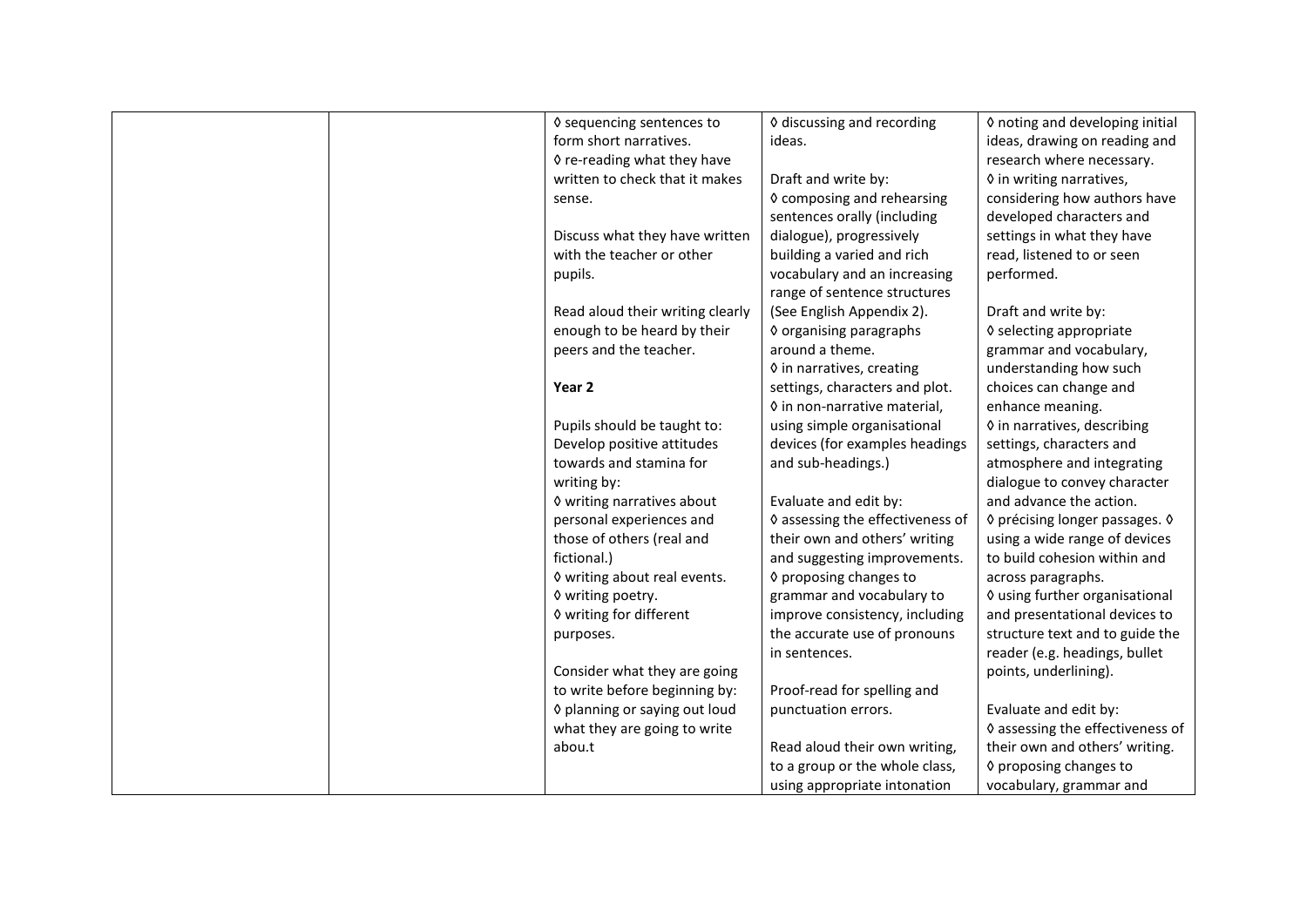|                         | ♦ writing down ideas and/or<br>key words, including new<br>vocabulary.<br>♦ encapsulating what they<br>want to say, sentence by<br>sentence.<br>Make simple additions,<br>revisions and corrections to<br>their own writing by:<br>♦ evaluating their writing with<br>the teacher and other pupils.<br>◊ re-reading to check that their<br>writing makes sense and that<br>verbs to indicate time are used<br>correctly and consistently,<br>including verbs in the<br>continuous form.<br>♦ proof-reading to check for<br>errors in spelling, grammar and<br>punctuation (e.g. ends of<br>sentences punctuated<br>correctly).<br>Read aloud what they have | and controlling the tone and<br>volume so that the meaning is<br>clear. | punctuation to enhance effects<br>and clarify meaning.<br>♦ ensuring the consistent and<br>correct use of tense<br>throughout a piece of writing.<br>♦ ensuring correct subject and<br>verb agreement when using<br>singular and plural,<br>distinguishing between the<br>language of speech and writing<br>and choosing the appropriate<br>register.<br>Proof-read for spelling and<br>punctuation errors.<br>♦ perform their own<br>compositions, using<br>appropriate intonation,<br>volume, and movement so that<br>meaning is clear. |
|-------------------------|-------------------------------------------------------------------------------------------------------------------------------------------------------------------------------------------------------------------------------------------------------------------------------------------------------------------------------------------------------------------------------------------------------------------------------------------------------------------------------------------------------------------------------------------------------------------------------------------------------------------------------------------------------------|-------------------------------------------------------------------------|-------------------------------------------------------------------------------------------------------------------------------------------------------------------------------------------------------------------------------------------------------------------------------------------------------------------------------------------------------------------------------------------------------------------------------------------------------------------------------------------------------------------------------------------|
|                         | written with appropriate                                                                                                                                                                                                                                                                                                                                                                                                                                                                                                                                                                                                                                    |                                                                         |                                                                                                                                                                                                                                                                                                                                                                                                                                                                                                                                           |
|                         | intonation to make the                                                                                                                                                                                                                                                                                                                                                                                                                                                                                                                                                                                                                                      |                                                                         |                                                                                                                                                                                                                                                                                                                                                                                                                                                                                                                                           |
|                         | meaning clear.                                                                                                                                                                                                                                                                                                                                                                                                                                                                                                                                                                                                                                              |                                                                         |                                                                                                                                                                                                                                                                                                                                                                                                                                                                                                                                           |
| Vocabulary, grammar and | Year 1                                                                                                                                                                                                                                                                                                                                                                                                                                                                                                                                                                                                                                                      | VP&G (see English Appendix 2)                                           | VP&G (see English Appendix 2)                                                                                                                                                                                                                                                                                                                                                                                                                                                                                                             |
| punctuation             |                                                                                                                                                                                                                                                                                                                                                                                                                                                                                                                                                                                                                                                             |                                                                         |                                                                                                                                                                                                                                                                                                                                                                                                                                                                                                                                           |
|                         | VG&P (see English Appendix 2)                                                                                                                                                                                                                                                                                                                                                                                                                                                                                                                                                                                                                               | Pupils should be taught to:                                             | Pupils should be taught to:                                                                                                                                                                                                                                                                                                                                                                                                                                                                                                               |
|                         | Pupils should be taught to:                                                                                                                                                                                                                                                                                                                                                                                                                                                                                                                                                                                                                                 | Develop their understanding of                                          | Develop their understanding of                                                                                                                                                                                                                                                                                                                                                                                                                                                                                                            |
|                         | Develop their understanding of                                                                                                                                                                                                                                                                                                                                                                                                                                                                                                                                                                                                                              | the concepts set out in English                                         | the concepts set out in English                                                                                                                                                                                                                                                                                                                                                                                                                                                                                                           |
|                         | the concepts set out in English                                                                                                                                                                                                                                                                                                                                                                                                                                                                                                                                                                                                                             | Appendix 2 by:                                                          | Appendix 2 by:                                                                                                                                                                                                                                                                                                                                                                                                                                                                                                                            |
|                         | Appendix 2 by:                                                                                                                                                                                                                                                                                                                                                                                                                                                                                                                                                                                                                                              | ♦ extending the range of                                                | ♦ recognising vocabulary and                                                                                                                                                                                                                                                                                                                                                                                                                                                                                                              |
|                         |                                                                                                                                                                                                                                                                                                                                                                                                                                                                                                                                                                                                                                                             | sentences with more than one                                            | structures that are appropriate                                                                                                                                                                                                                                                                                                                                                                                                                                                                                                           |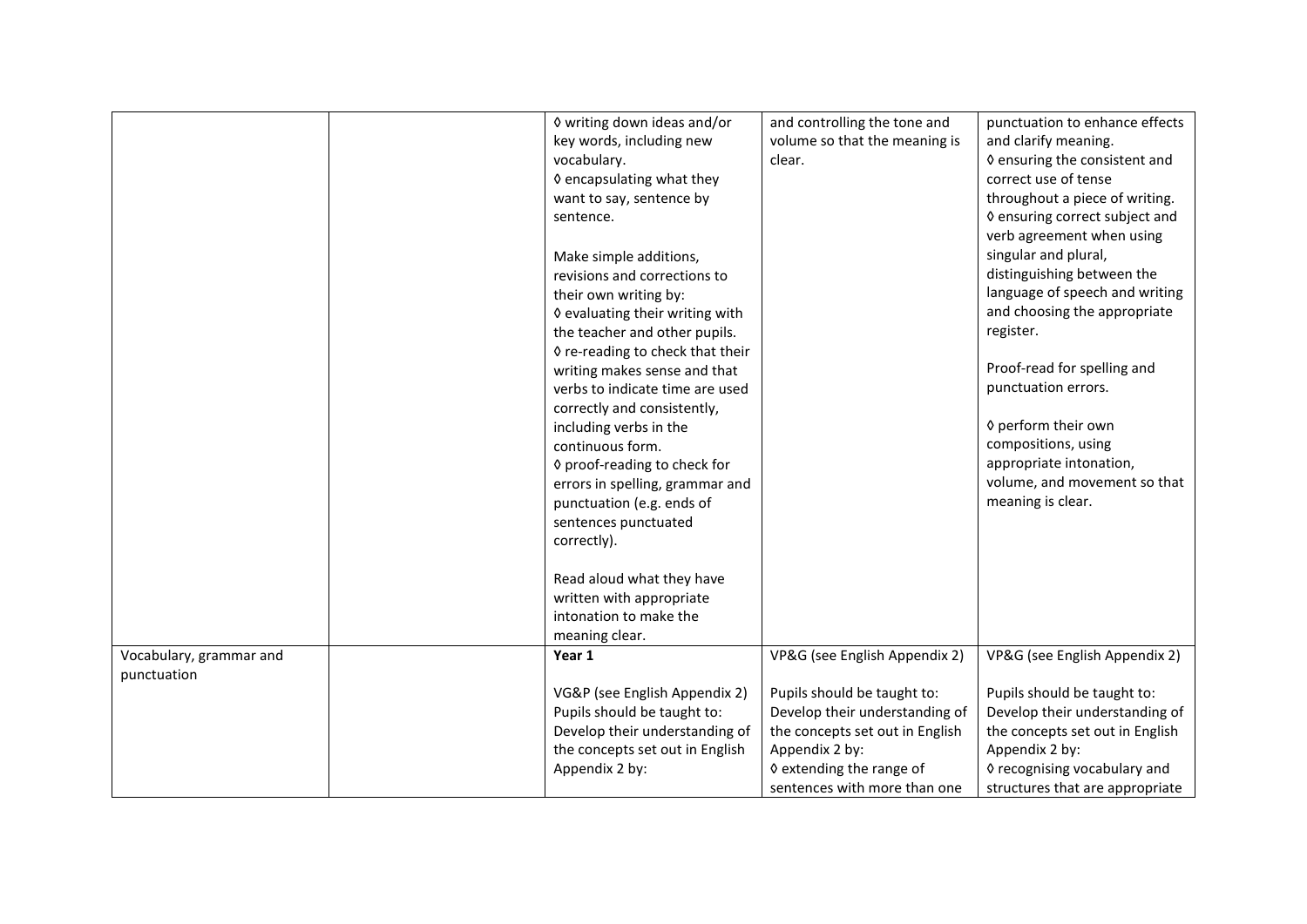| ♦ leaving spaces between          | clause by using a wider range   | for formal speech and writing, |
|-----------------------------------|---------------------------------|--------------------------------|
| words.                            | of conjunctions, e.g. when, if, | including subjunctive forms. 0 |
| ♦ joining words and joining       | because, although. 0 using the  | using passive verbs to affect  |
| clauses using and.                | present perfect form of verbs   | the presentation of            |
| ♦ beginning to punctuate          | to mark relationships of time   | information in a sentence.     |
| sentences using a capital letter  | and cause.                      | ♦ using the perfect form of    |
| and a full stop, question mark    | ♦ choosing nouns or pronouns    | verbs to mark relationships of |
| or exclamation mark.              | appropriately for clarity and   | time and cause.                |
| ♦ using a capital letter for      | cohesion and to avoid           | ♦ using expanded noun phrases  |
| names of people, places, the      | repetition.                     | to convey complicated          |
| days of the week, and the         | ◊ using conjunctions, adverbs   | information concisely.         |
| personal pronoun 'I'.             | and prepositions to express     | ♦ using modal verbs or adverbs |
| ♦ learning the grammar for        | time and cause.                 | to indicate degrees of         |
| year 1 in English Appendix 2.     | ♦ using fronted adverbials.     | possibility.                   |
|                                   | ♦ learning the grammar for      | ♦ using relative clauses       |
| Use the grammatical               | years 3 and 4 in English        | beginning with who, which,     |
| terminology in English            | Appendix 2.                     | where, when, whose, that or    |
| Appendix 2 in discussing their    |                                 | with an implied (i.e. omitted) |
| writing.                          | Indicate grammatical and other  | relative pronoun.              |
|                                   | features by:                    | ♦ learning the grammar for     |
| Year 2                            | 0 using commas after fronted    | years 5 and 6 in English       |
|                                   | adverbials.                     | Appendix 2.                    |
| VP&G (see English Appendix 2)     | ♦ indicating possession by      |                                |
| Pupils should be taught to:       | using the possessive            | Indicate grammatical and other |
| Develop their understanding of    | apostrophe with plural nouns.   | features by:                   |
| the concepts set out in English   | ♦ using and punctuating direct  | ♦ using commas to clarify      |
| Appendix 2 by:                    | speech.                         | meaning or avoid ambiguity in  |
| ♦ learning how to use both        |                                 | writing.                       |
| familiar and new punctuation      | Use and understand the          | ♦ using hyphens to avoid       |
| correctly (see English Appendix   | grammatical terminology in      | ambiguity.                     |
| 2), including full stops, capital | English Appendix 2 accurately   | ♦ using brackets, dashes or    |
| letters, exclamation marks,       | and appropriately when          | commas to indicate             |
| question marks, commas for        | discussing their writing and    | parenthesis.                   |
| lists and apostrophes for         | reading.                        | ◊ using semi-colons, colons or |
| contracted forms and the          |                                 | dashes to mark boundaries      |
| possessive (singular).            |                                 | between main clauses.          |